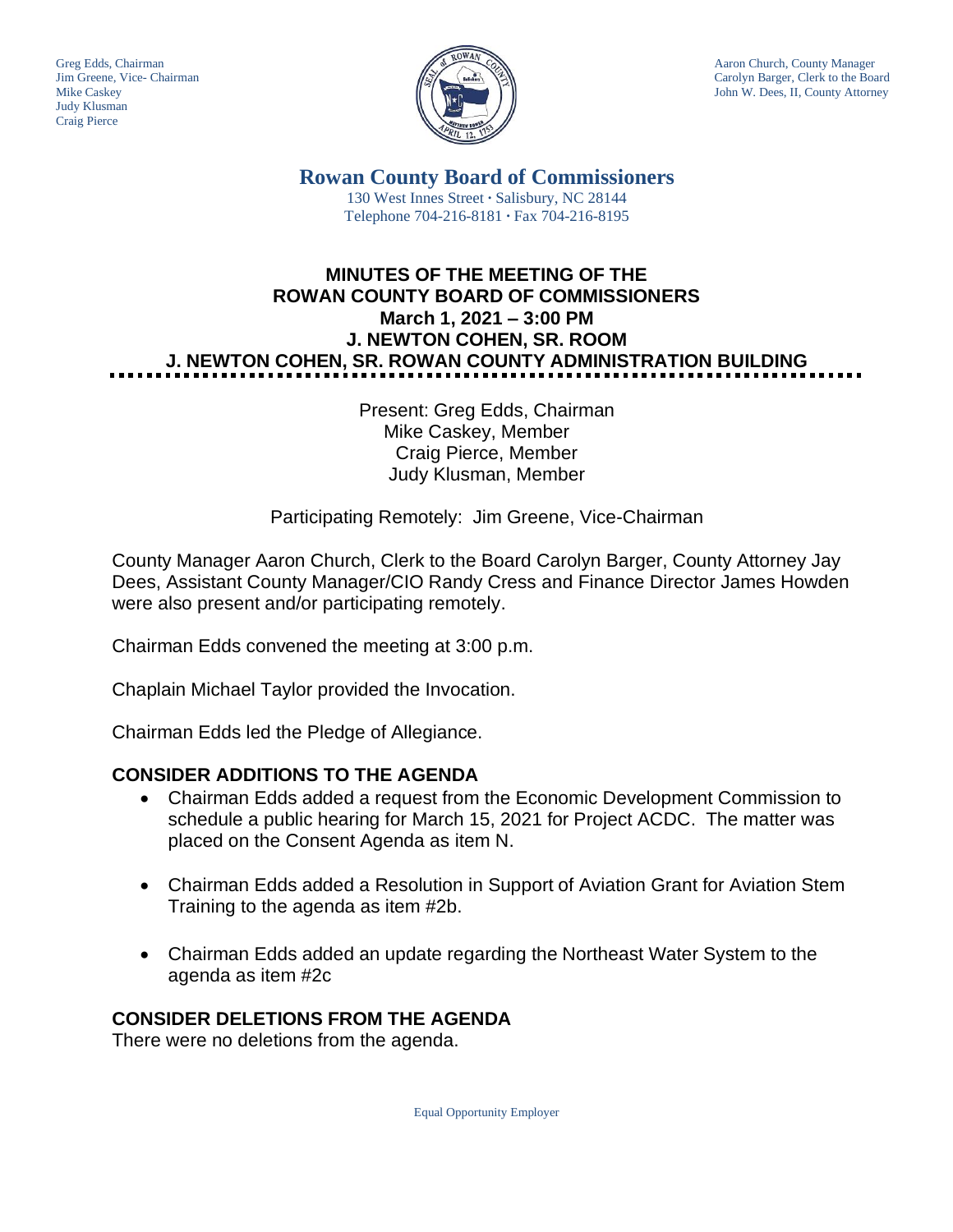# **CONSIDER APPROVAL OF THE AGENDA**

Commissioner Pierce moved, Commissioner Klusman seconded and the vote to approve the agenda as amended passed unanimously.

### **CONSIDER APPROVAL OF THE MINUTES**

Commissioner Klusman moved, Commissioner Pierce seconded and the vote to approve the minutes of the February 15, 2021 Commission Meeting passed unanimously.

# **1. CONSIDER APPROVAL OF CONSENT AGENDA**

Commissioner Klusman moved approval of the Consent Agenda as amended. The motion was seconded by Commissioner Pierce and passed unanimously.

The Consent Agenda consisted of the following:

- A. Moratorium on Rental of Events Center at West End Plaza
- B. Tax Refunds for Approval
- C. Medicaid Transformation Rowan Transit System
- D. Proposed Revision: 6.2 Vacation Time
- E. Schedule Public Hearing: HOME Funding Action Plan for 2021-22
- F. Grant Administrator Eastern Wholesale Fence
- G. Request for Proposals Cybersecurity Assessment
- H. Request Permission to Apply for SCAAP Reimbursement
- I. BOE HAVA Funding and BA
- J. Rowan County 4H Grants
- K. Change Order for Concession/Office Building at Dan Nicholas Park
- L. Authorization for Chairman to Sign Letter for Pooletown VFD Financing
- M. Amended Contract for Chaplain Services
- N. Request from the Economic Development Commission to schedule a public hearing for March 15, 2021 for Project ACDC (addition to the Consent Agenda)

# **2. SPECIAL RECOGNITION - PROCLAMATION – 19TH ANNUAL MARCH FOR MEALS MONTH**

Chairman Edds said the month of March was known as March for Meals Month and he asked the Board to join him in front of the dais with Meals on Wheels staff.

### Chairman Edds read a Proclamation for March for Meals Month as follows:

WHEREAS, on March 22, 1972, President Richard Nixon signed into law a measure that amended the Older Americans Act of 1965 and established a national nutrition program for seniors 60 years and older; and

WHEREAS, Meals on Wheels America established the March for Meals campaign in March 2002 to recognize the historic month, the importance of the Older Americans Act Nutrition Programs, both congregate and home-delivered, and raise awareness about the escalating problem of senior hunger in America; and

WHEREAS, the 2021 observance of March for Meals celebrates 19 years of providing an opportunity to support Meals on Wheels programs that deliver vital and critical services by donating, volunteering and raising awareness about senior hunger and isolation; and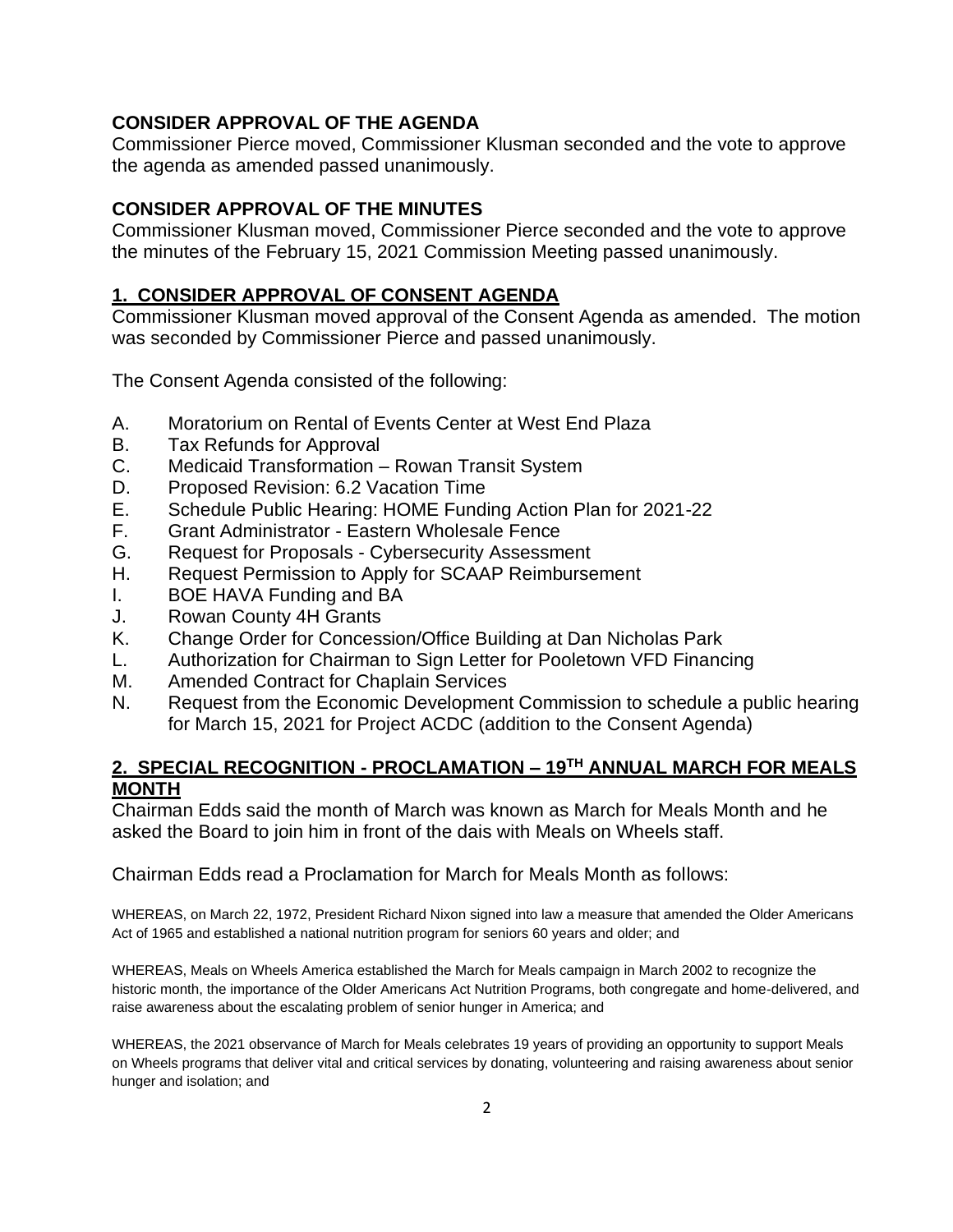WHEREAS, Meals on Wheels Rowan in Rowan County, North Carolina has served our community admirably for 45 years; and

WHEREAS, volunteers for Meals on Wheels Rowan are the backbone of the program and they not only deliver nutritious meals to homebound seniors and disabled citizens who are at significant risk of hunger and isolation, but also caring concern and attention to their welfare; and

WHEREAS, Meals on Wheels Rowan provides nutritious meals to seniors and disabled citizens throughout Rowan County that help them maintain their health and independence, thereby preventing unnecessary falls, hospitalizations and/or premature institutionalization; and

WHEREAS, Meals on Wheels Rowan provides a powerful opportunity for social connection for hundreds of seniors in Rowan County to help combat the negative health effects and economic consequences of loneliness and isolation; and

WHEREAS, Meals on Wheels Rowan and its dedicated volunteers deserve recognition for the heroic contributions and essential services they have provided amid the COVID-19 Pandemic and will continue to provide to seniors and disabled citizens in Rowan County long after the Pandemic is over.

NOW, THEREFORE, the Rowan County Board of Commissioners proclaims March 2021 as the 19th Annual March for Meals Month and urges every citizen to take this month to honor our Meals on Wheels programs, the seniors they serve and the volunteers who care for them. Our recognition of, and involvement in, the national 2021 March for Meals can enrich our entire community and help combat senior hunger and isolation in America.

The reading of the Proclamation and was followed by a round of applause.

Commissioner Pierce moved, Commissioner Klusman seconded and the vote to approve the Proclamation as read passed unanimously.

### **ADDITION**

### **2b. RESOLUTION IN SUPPORT OF AVIATION GRANT FOR AVIATION STEM TRAINING**

Chairman Edds said there was a group, including the Rowan-Salisbury School System, working on an aviation grant to offer an Aviation Stem Program in hopes of getting kids interested in aviation. Chairman Edds said the Resolution before the Board was in support of the grant opportunity.

Chairman Edds read the Resolution as follows:

WHEREAS, Rowan County believes that aviation is an important contributor to our national, state, and local economies; and

WHEREAS, in the very near future, the aviation industry will experience a significant shortage of pilots and aviation maintenance professionals; and

WHEREAS, the aviation industry provides wonderful opportunities for employment, pays good wages and benefits, and offers its employees a significant opportunity for professional and personal development; and

WHEREAS, Rowan County's economy and citizens benefit greatly from the presence of Mid-Carolina Regional Airport, which contributed \$147.97 million to Rowan County's economy in 2019, supports 850 jobs, generated \$43.24 million in personal income and \$5.15 million in state in local taxes; and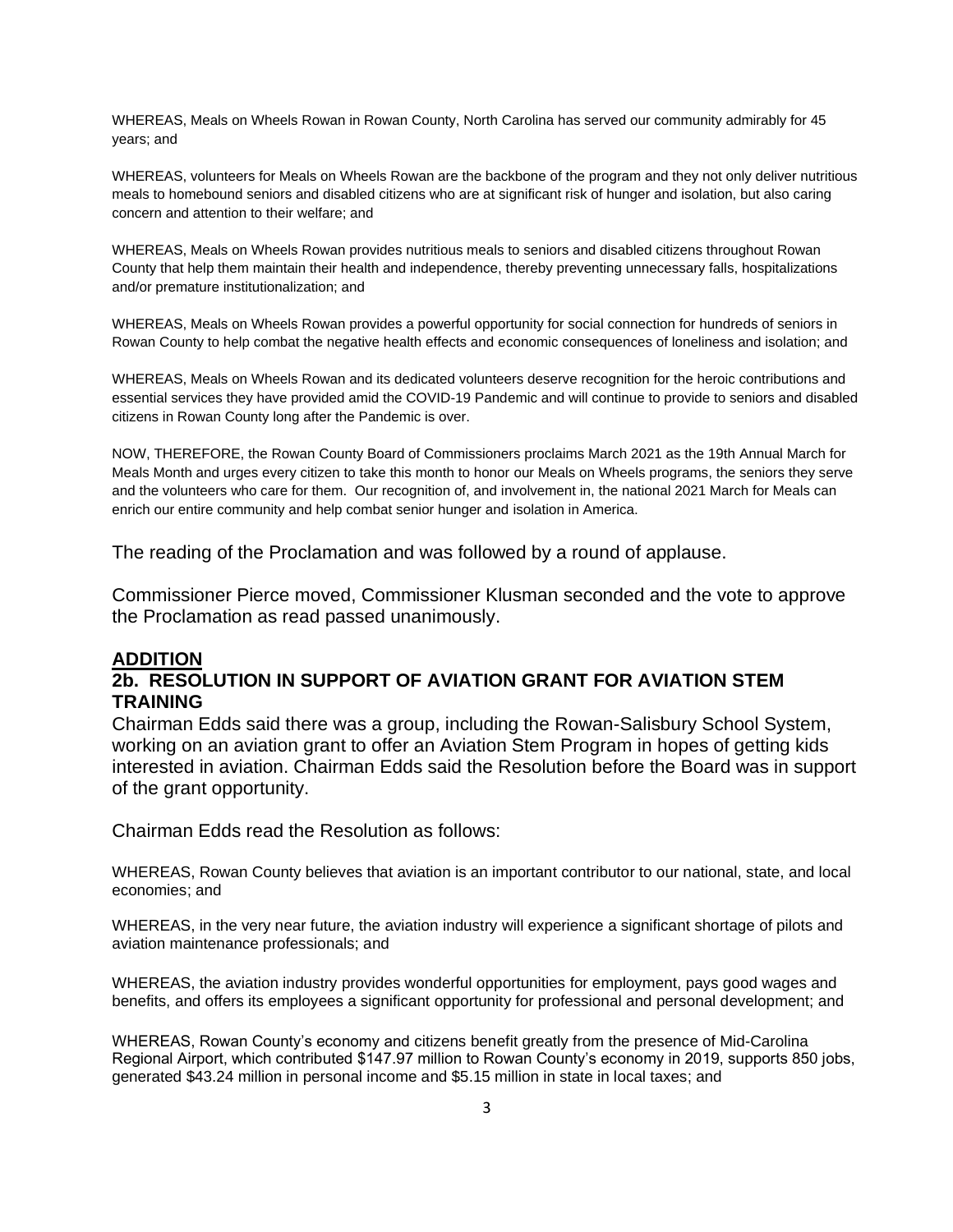WHEREAS, Rowan-Salisbury School System's (RSSS) Career and Technical Education (CTE) programming offers training to our students in high-demand employment fields to help provide skills necessary to find relevant, competitive job opportunities after graduation.

WHEREAS, Rowan County Commissioners fully supports RSSS leadership as they work to bring Aviation Stem training to our CTE programming.

NOW THEREFORE BE IT RESOLVED, the Rowan County Board of Commissioners does fully support applying for an Aviation Grant to the Federal Aviation Administration to help bring Aviation Stem Training to the students of the Rowan-Salisbury School System.

Chairman Edds moved, Commissioner Pierce seconded and the vote to approve the Resolution as presented passed unanimously.

# **2c. WATER UPDATE**

Chairman Edds referenced the Dukeville area and announced that water test kits had been delivered to all homes connected to the Northeast Water System (NEWS). Chairman Edds said the County was striving to obtain 100% testing and he encouraged NEWS customers to send in their water samples. The testing would assist the County in determining how many homes had lead/copper in their private homes and for which the County could get the water treated. Chairman Edds said the County genuinely wanted to provide for the health and wellbeing of the citizens in the Dukeville area.

### **3. PUBLIC COMMENT PERIOD**

Chairman Edds opened the Public Comment Period to entertain comments from any citizens wishing to address the Board. The following individual called in remotely:

• Kia Whittlesey of the Community Fusion Coalition (CFC) spoke in support of more diversity when considering applicants to the County's advisory boards.

Chairman Edds took the opportunity to explain to Ms. Whittlesey that the Board of Commissioners typically consider board appointments during the first meeting of each month. Chairman Edds announced that the County had approximately forty (40) vacancies on the County's many boards and now was the perfect time for folks to get involved. Chairman Edds encouraged citizens to go to the County's website and review the boards and the description of each board to find a board of interest. Chairman Edds also suggested interested applicants contact and lobby Commissioners for consideration, as well. Chairman Edds said it was a good time to put into effect the issues Ms. Whittlesey had mentioned. Chairman Edds said the first Monday of each month the Board talked about the vacancies and begged people to get involved in local government.

In closing, Chairman Edds thanked Ms. Whittlesey for joining the Board and again said it was a great opportunity to help get the vacant seats on the advisory boards filled. With no one else coming forward, Chairman Edds closed the Public Comment Period.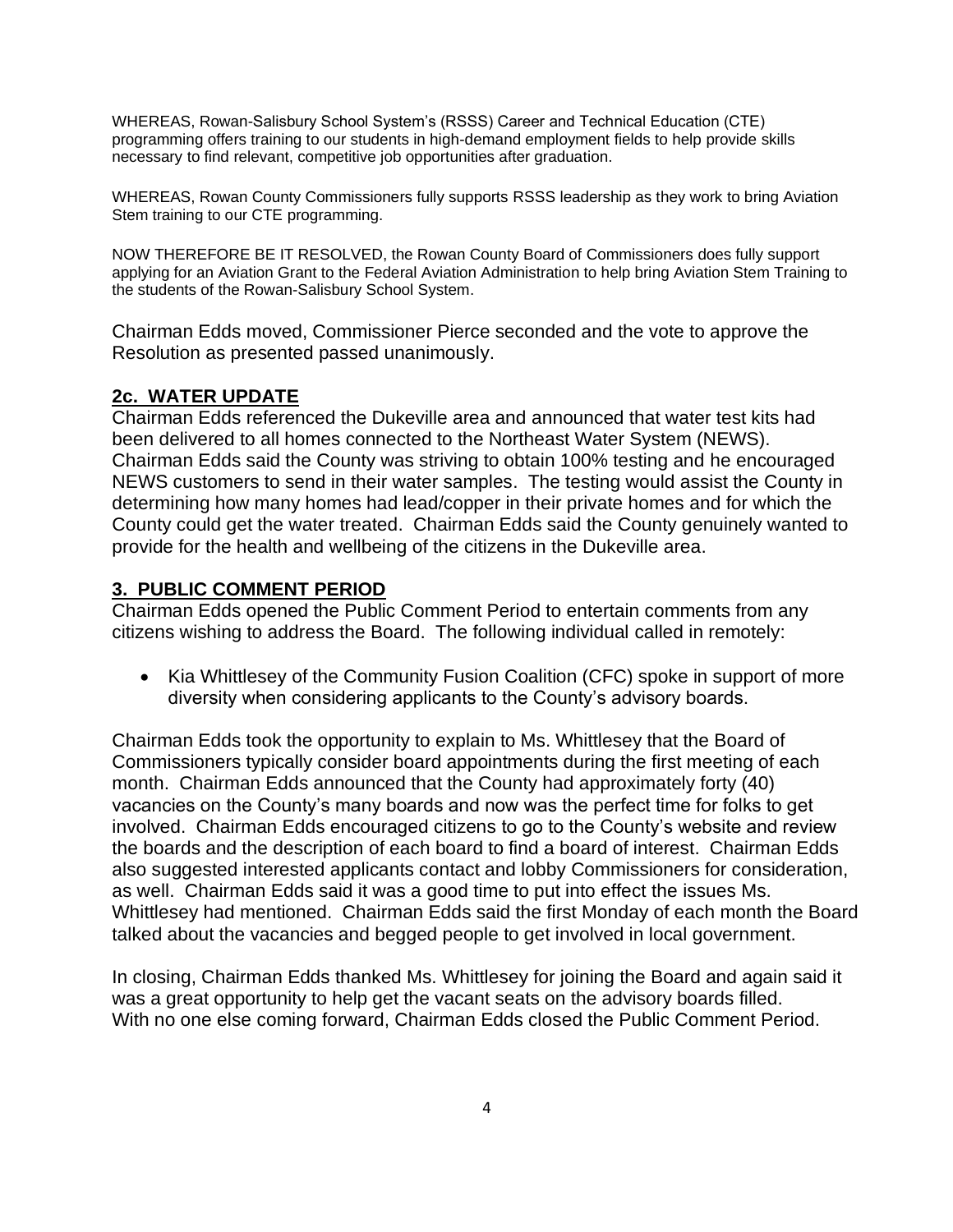# **4. QUASI-JUDICIAL HEARING; CUP 01-21**

Chairman Edds read the Chairman's Speech (Exhibit A) and declared the public hearing for CUP 01-21 to be in session. Chairman Edds said the hearing would focus on an application submitted by Tammy Baucom to construct a residential storage facility on Tax Parcel 644 104 located in Pleasant Cove.

Carolyn Barger, Clerk to the Board, swore in those wishing to provide testimony in the case.

Aaron Poplin, Planner, Rowan County Planning Department, presented the Staff Report (Exhibit B) and also provided a power point (Exhibit C) as he discussed the request. Mr. Poplin said Ms. Baucom was requesting a conditional use permit (CUP) to accommodate a 960 square foot residential storage facility for her boat and other personal property.

Using the power point (Exhibit C), Mr. Poplin showed the site in question, as well as the surrounding area. Mr. Poplin also reviewed the conditional use requirements and evaluation criteria contained in the Staff Report (Exhibit B).

Procedurally, Mr. Poplin reported the Board must adopt facts supporting the below findings based on the criteria in the Staff Report (B):

- 1. The development of the property in accordance with the proposed conditions will not materially endanger the public health or safety;
- 2. That the development of the property in accordance with the proposed conditions will not substantially injure the value of adjoining or abutting property, or that the development is a public necessity; and
- 3. That the location and character of the development in accordance with the proposed conditions will be in general harmony with the area in which it is located and in general conformity with any adopted county plans.

Mr. Poplin provided a handout of example Findings of Fact (Exhibit D) for the Board.

Chairman Edds opened the floor to hear from those who had been sworn to provide testimony in the case.

• George Baucom, husband of the applicant, discussed a permitting issue that had occurred.

Commissioner Pierce asked if anyone had objected to the building and Mr. Baucom said no. Mr. Baucom's neighbor, John Barber, stepped forward and described the building that was put up as nice. Mr. Barber said he was in attendance to support the request.

With no one else coming forward or having phoned in to speak, Chairman Edds closed the public hearing.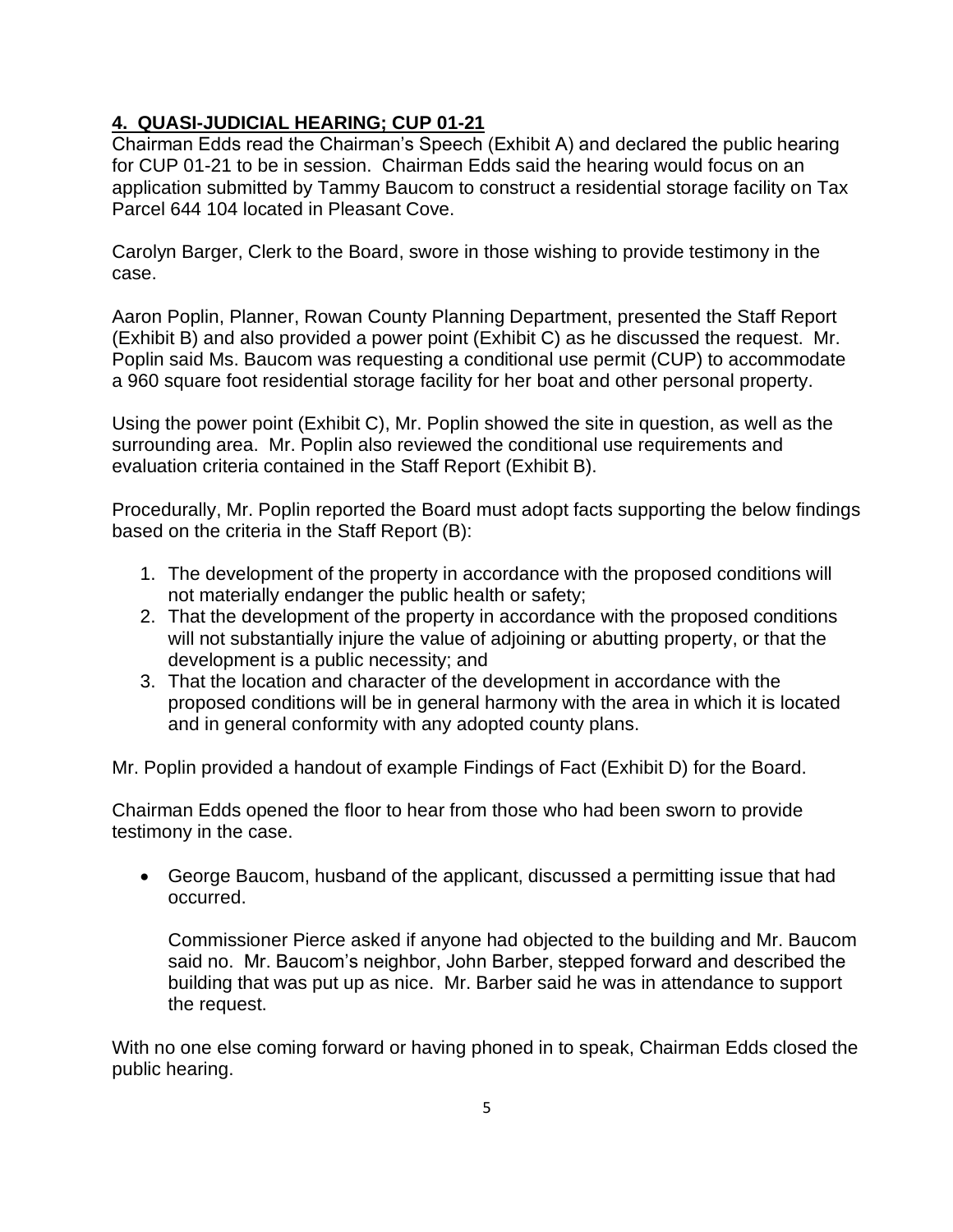Commissioner Pierce moved the development of the property in accordance with the proposed conditions will not materially endanger the public health or safety.

FACT: This request complies with all eight (8) specific requirements identified in section 21-60 (10) for residential storage facilities.

FACT: The proposed structure is subject to compliance with applicable building code standards.

The motion was seconded by Commissioner Klusman and passed unanimously.

Commissioner Pierce moved that the development of the property in accordance with the proposed conditions will not substantially injure the value of adjoining or abutting property, or that the development is a public necessity, and;

FACT: No material evidence was presented suggesting this request would injure property values.

The motion was seconded by Commissioner Klusman and passed unanimously.

Commissioner Pierce moved that the location and character of the development in accordance with the proposed conditions will be in general harmony with the area in which it is located and in general conformity with any adopted county plans.

FACT: The proposed building is made of materials similar to other storage buildings in Pleasant Cove.

The motion was seconded by Commissioner Klusman and passed unanimously.

Commissioner Klusman moved, Commissioner Pierce seconded and the vote to approve CUP 01-21 carried unanimously.

### **5. PUBLIC HEARING FOR MAJORITY ROAD NAME PETITION FOR MARCH 1 2021**

Aaron Poplin, Planner, Rowan County Planning Department, reported that Sara Wells submitted a road name petition to name an un-named road located at the 750 block of Coley Road. Since the petition was not unanimous, a public hearing was required for the road naming. The proposed name was Pop Eller Drive.

Chairman Edds opened the public hearing to receive citizen input regarding the proposed road name of Pop Eller Drive. The following individuals came forward to address the Board:

• Andy Eller spoke in support of the request, which would name the road after his great-grandfather who was born in 1888.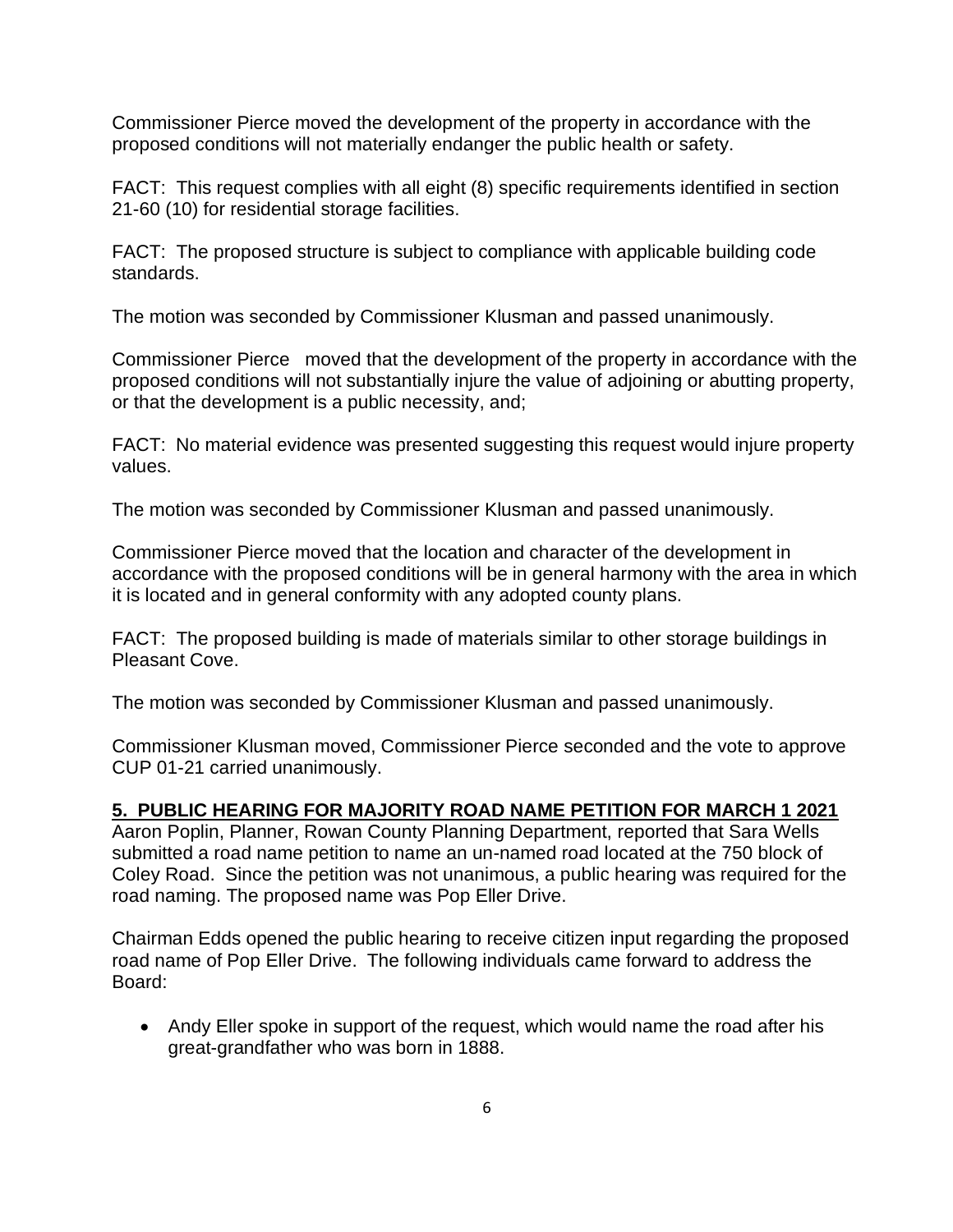With no one else coming forward and no one having phone in to speak, Chairman Edds closed the public hearing.

Commissioner Pierce moved to approve the road name of Pop Eller Drive. The motion was seconded by Commissioner Klusman and passed unanimously.

# **6. PUBLIC HEARING FOR PDS 01-14 AMENDMENT AND SURETY BOND ACCEPTANCE; ROWAN SUMMIT**

Assistant Planning Director Shane Stewart reported that Rowan Summit, LLC was requesting a second amendment to their Planned Development Subdivision (PDS 01014) identified as the Rowan Summit Shopping Center located at the corner of Julian Road and Summit Park Drive in the Summit Corporate Center (SCC).

Mr. Stewart highlighted the background for the plans and/or amendments that had been approved since 2014.

If PDS 01-14 was approved, Mr. Stewart said Rowan Summit was requesting acceptance of a performance guarantee in the form of a bond in lieu of installing the required improvements prior to recording the final plat as per section 22-57(c) of the Subdivision Ordinance. Berry Engineers provided a cost estimate in the amount of \$109,038, which included the ordinance required 25% contingency, to complete the required private road extension, sidewalks, waterline, and miscellaneous work for Lot 6. Mr. Stewart said changes were made to the original estimate at the request of staff and the second cost estimate appeared reasonable as best as staff could discern. A draft bond was submitted indicating a completion date of December 31, 2021. If accepted, the final bond would be reviewed by the County Attorney for completeness prior to approving the final plat.

Mr. Stewart reviewed the PDS criteria contained in the staff report.

The Subdivision Review Committee recommended approval subject to:

- 1. Extend waterline and road to Lot 6
- 2. Provide vehicular access around building on Lot 6 or sprinkle.

The Planning Board voted unanimously to recommend approval as requested at its January 25, 2021 meeting and, after receiving no public comments thereafter, on January 28, 2021.

Staff does not have any concerns with the PDS request. As with any cost estimate, staff is not equipped to properly evaluate the values provided but from conversations with other departments, the figures seem reasonable. Staff would assume the required improvements would be constructed in conjunction with development of the adjacent restaurant development slated to begin in March of this year.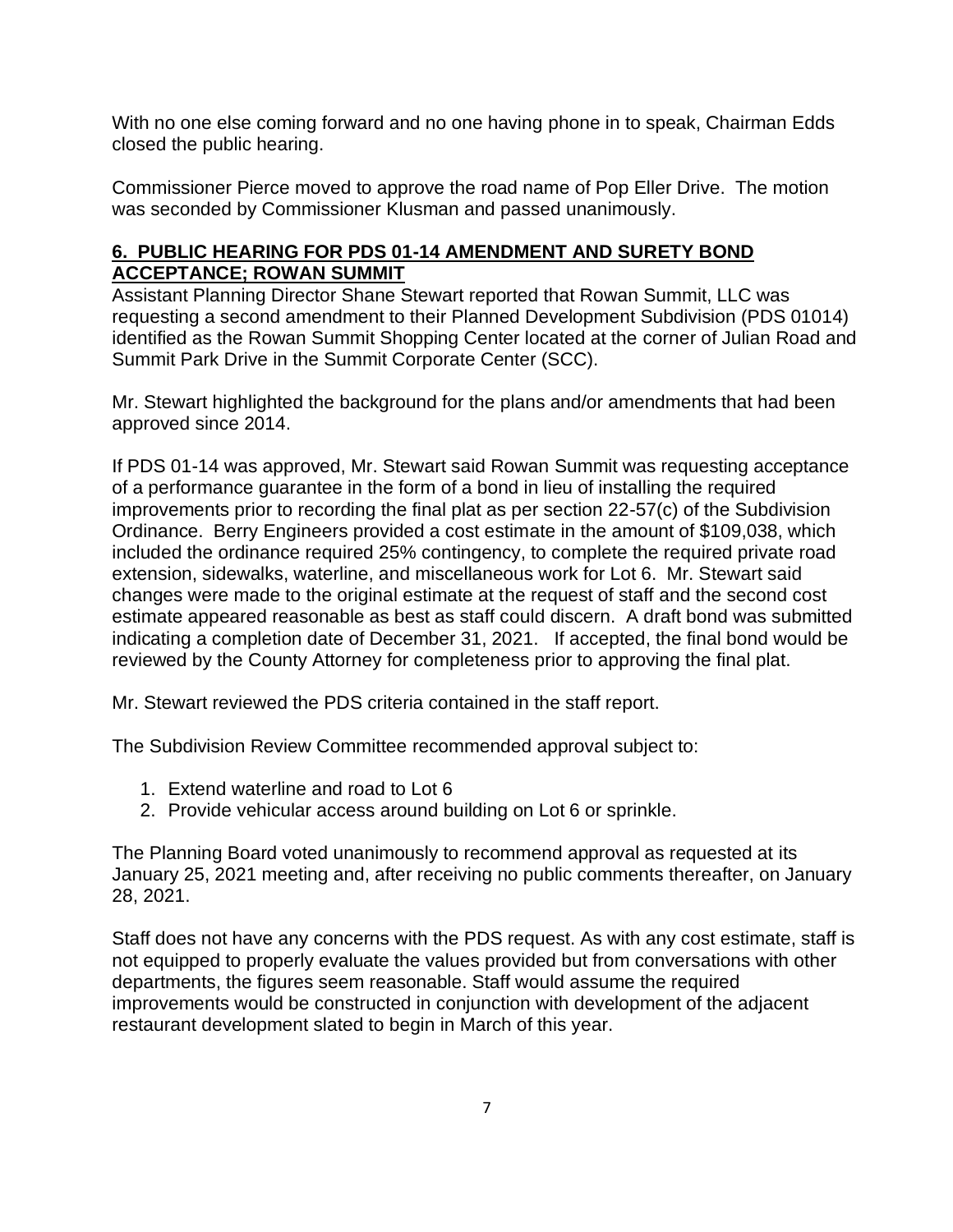Chairman Edds opened the public hearing to receive citizen comment and with no one coming forward or having phoned in to speak, Chairman Edds closed the public hearing.

Commissioner Klusman moved, Commissioner Caskey seconded and the vote to approve PDS 01-14 with the conditions as outlined (above) carried unanimously.

Commissioner Pierce moved to approve the surety bond. The motion was seconded by Commissioner Klusman and passed unanimously.

### **7. CONSIDER SNIA 01-21; CARRIE BROWN**

Assistant Planning Director Shane Stewart reported Planning Staff had received a Special Non-Residential Intensity Allocation (SNIA) request from Carrie and Kabin Brown to construct a 1,600 square foot building to operate a home décor retail sales business at 6931 W. NC 152 Highway, Mooresville further referenced as Parcel ID 233-062. The Brown's currently reside on an adjacent parcel owned by Mr. Brown's mother, Cathy Brown Irvin, at 6925 W. NC 152 Highway (233-064) but planned on constructing a new home behind the business in 2-5 years. Either of the above arrangements would comply with the rural home occupation standards in the zoning ordinance.

Approving this request would allow the project to exceed the administrative allowance of 12% built-upon area (e.g. buildings, pavement, gravel) limitation requirement of the Coddle Creek watershed and allow up to seventy (70) percent built-upon area for the project. A total of 10% of the watershed acres may be removed from the 12% limitation and permit up to 70% built upon area.

Commissioner Klusman questioned the berm and Ms. Brown responded the berm was to provide privacy.

Commissioner Klusman asked if Ms. Brown planned on paving the drive and the response was no.

Commissioner Pierce moved approval of SNIA 01-21. The motion was followed by a second from Commissioner Caskey and passed unanimously.

### **8. CONSIDER SNIA 02-21: MATT ERICH**

Assistant Planning Director Shane Stewart presented the request from for a Special Nonresidential Intensity Allocation (SNIA) 02-21. The request was from Matt Erich to construct two (2) 12,000 square feet "personal storage" buildings at the 700 block of Performance Road, further referenced as Tax Parcel 239-086. Mr. Erich indicated he initially planned to construct one (1) building to be used exclusively for storage of his personal vehicles and equipment but will construct a second building in the future. Staff discussed with Mr. Erich the need to coordinate with both Rowan County Environmental Health and Building Inspections regarding the details of the proposed design in relation to any future change of use/occupancy. According to Mr. Stewart, Mr. Erich had been in conversation with the North Carolina Department of Environmental Quality regarding the intermittent stream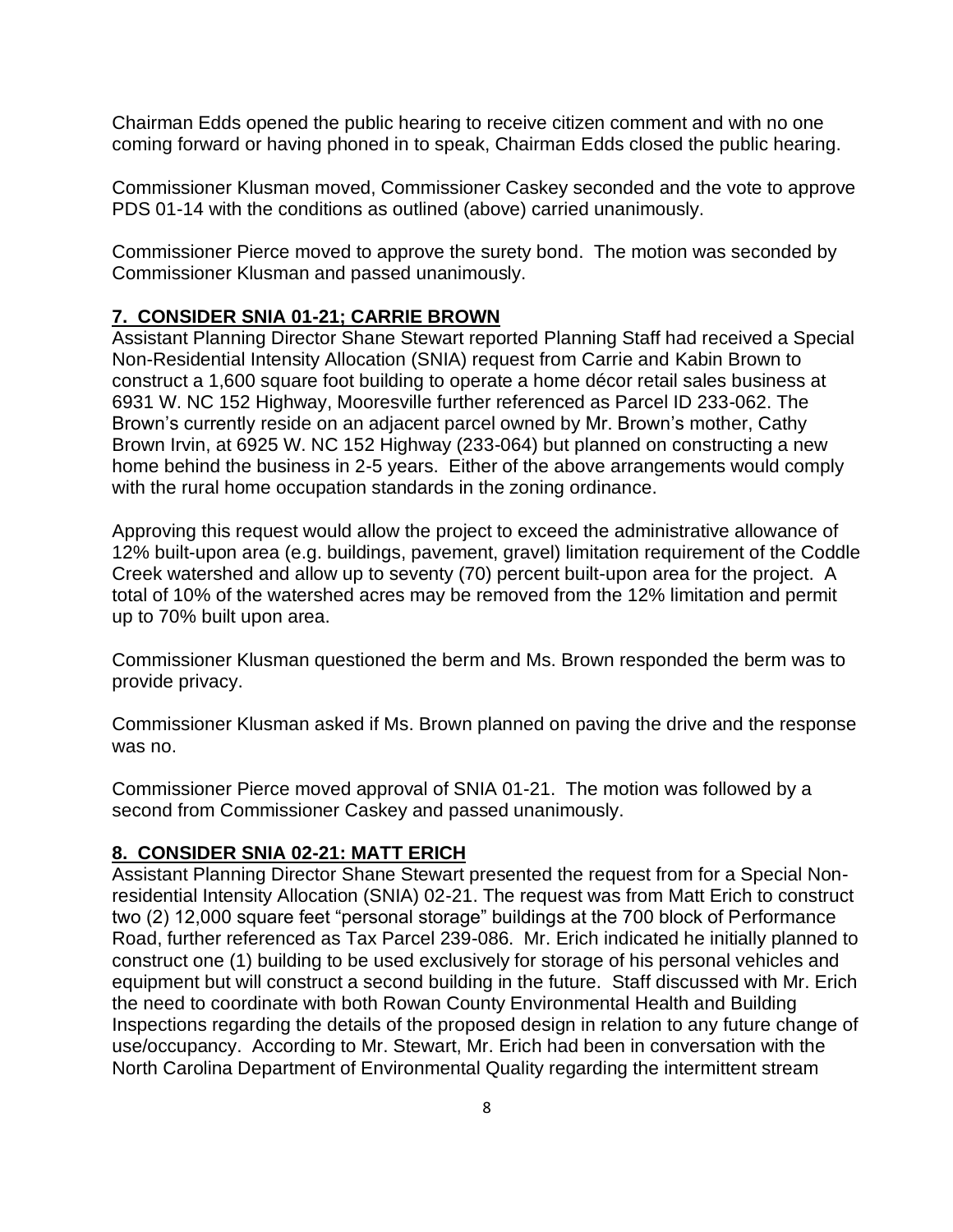crossing and was subject to compliance with the US Army Corps of Engineers permitting requirements.

Approving this request would allow the project to exceed the administrative allowance of 12% built-upon area (e.g. buildings, pavement, gravel) limitation requirement of the Coddle Creek watershed and allow up to seventy (70) percent built-upon area for the project. A total of 10% of the watershed acres may be removed from the 12% limitation and permit up to 70% built upon area.

In response to an inquiry from Commissioner Klusman, Mr. Stewart confirmed the parking lot would be non-pervious in the future. Commissioner Klusman asked if the owner would consider keeping as much of the property as impervious as possible. The owner who was participating via Zoom agreed.

Commissioner Klusman moved approval of SNIA 02-21 request with a condition that both parking lots be pervious materials. The motion was followed by a second from Commissioner Caskey and passed unanimously.

## **9. ZTA 02-19 SOLAR ENERGY SYSTEMS AND MISCELLANEOUS TEXT AMENDMENTS**

Planning Director Ed Muire provided a power point as he explained that Rowan County was exercising a moratorium in its planning jurisdiction on the submittal of applications for creation or expansion of ground mounted solar energy systems greater than 6,000 square feet. The moratorium was set to expire on April 5, 2021.

Mr. Muire reviewed the current ordinance criteria (adopted in 2013), as well as the proposed terminology changes and the proposed text amendments.

Using the power point, the proposed standards for solar energy systems were highlighted as follows:

#### **Residential Solar Energy System**

- Proposed as an accessory use subject to Special Requirements (SR) in all zoning districts except the Economic Development (ED) districts
- Special Requirements (SR) include:
	- o Up to the lesser of 6,000 sq ft or 10% of the lot size
	- o Setbacks for panels 0-4000 sq ft are 30' Front / 10' side & rear
	- $\circ$  Setbacks for panels 4001 6000 sq ft are 30' front / 40' side & rear
	- o Screening and Buffering No applicable standards
	- o Review and Approval Process is Administrative

#### **Non-Residential Solar Energy System**

- Proposed to be allowed subject to Special Requirements (SR) in the Economic Development (ED) districts and RA / CBI / INST / IND
- Special Requirements (SR) include:
	- $\circ$  No minimum panel size but a system  $>6000$  sq ft must be certified by a PE that system does not exceed 1 megawatt (MW) and primarily serves to provide or off-set power to non-residential use on site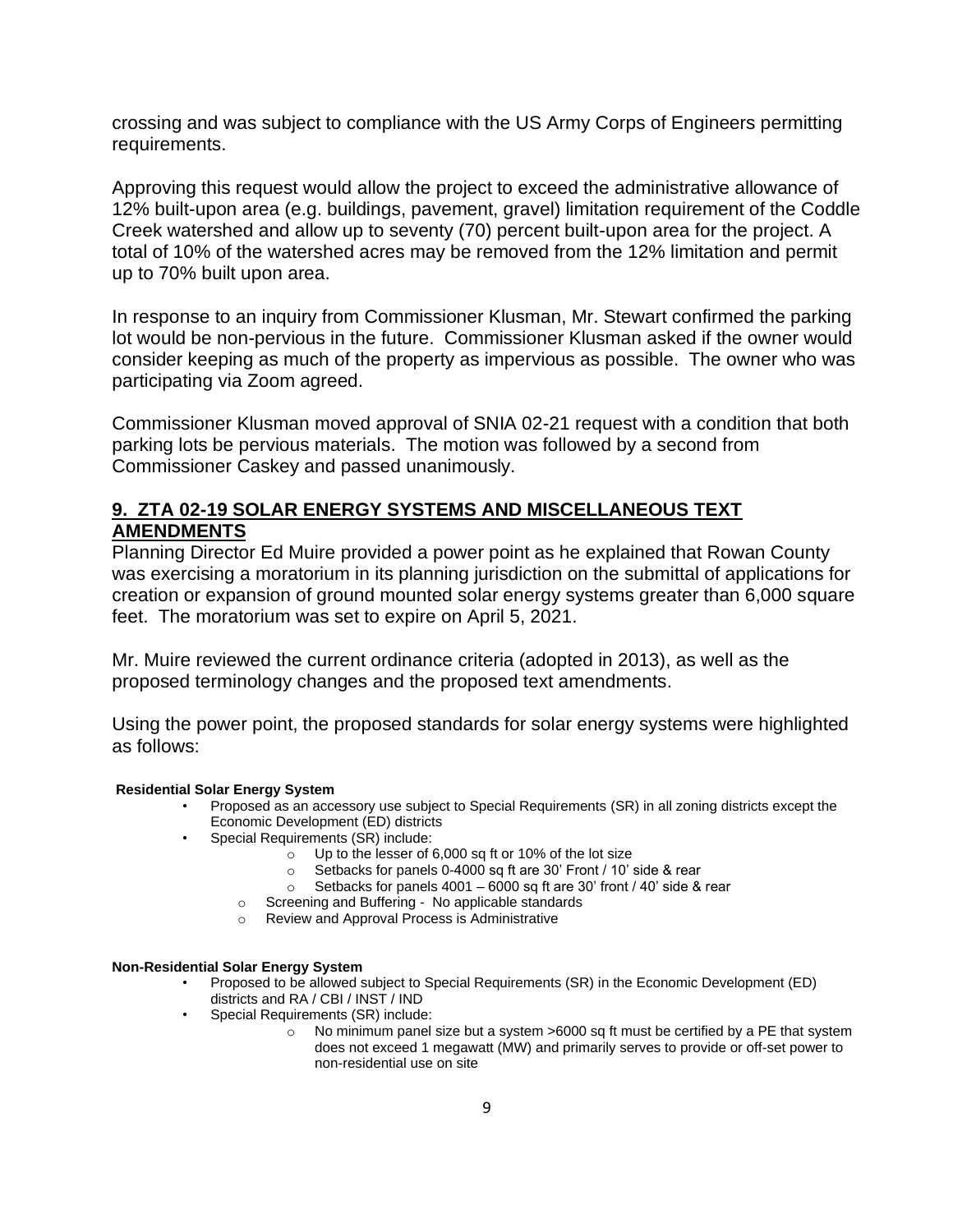- $\circ$  Setbacks 50' from adjoining property lines and R/W and 100' from an existing residence, church or school
- $\circ$  Airport Zoning Overlay (AZO) Location within the horizontal or conical surface is not allowed
- $\circ$  Fencing Security fencing six foot (6') in height installed at system area
- Screening and Buffering Current standard stipulates that if the panel is >200' from a structure on adjoining tract, then screening doesn't apply. Screening from a structure on the same parcel does not apply.
- Review and Approval Process is Administrative

#### **Roof Mounted Solar Energy System**

- Proposed to be allowed subject to Special Requirements (SR) in all zoning districts and the Economic Development (ED) districts
	- Special Requirements (SR) include:
		- $\circ$  Airport Zoning Overlay (AZO) Location within the horizontal or conical surface is not allowed
	- Review and Approval Process is Administrative

#### **Utility Scale Solar Energy System –** *Conditional Use*

Proposed for consideration as a Conditional Use in the Industrial (IND)district subject to specific criteria which include:

- $\circ$  Setbacks 100' from property lines and R/W; internal setbacks for panels and equipment along common property lines may be reduced to 25'
- $\circ$  Equipment Setbacks 300' from an existing residence, church or school
- $\circ$  Airport Zoning Overlay (AZO) Location within the horizontal or conical surface is not allowed
- $\circ$  Size maximum system area is fifty (50) acres
- $\circ$  Screening and Buffering Applicable to segment of system area when w/in 300' of residence, church or school
- o Glare panels should be constructed of anti-reflective coating
- o Supplementary Materials submitted / received from NCUC ; confirmation from utility provider for interconnection; certificate from NCUC
- o Decommissioning Plan Documentation and financial surety required
- o Emergency Access Plan Review and submitted to ES Director / Fire Marshal / Fire Dept
- o Process for Consideration is Quasi-Judicial

#### **Utility Scale Solar Energy System -** *Decommissioning Requirements*

Applicable to both Conditional Use Permits and Conditional District Rezonings and include:

- Plan that includes a cost estimate prepared by an NC Professional Engineer detailing how the solar energy system will be removed and system area will be reasonably restored to its original condition in the event it does not produce energy for a three hundred sixty (360) day continuous basis.
- Prior to permitting, the applicant shall provide Rowan County financial surety at 1.25 times the cost estimate amount. Renewable bonds are expected to provide updated estimates and reflect changes due to labor costs, demolition practices, etc.
- The system owner / operator may request an extension of the 360 day period to prevent execution of the Decommissioning Plan. The request shall be considered in the same manner as approval was granted.

#### Other changes were presented as:

#### **Dumps, Garbage, Landfills, Refuse Systems, Rubbish, Sludge Disposal and Land Clearing and Inert Debris Landfill (LCID)**

• Proposed to be "moved" from a conditional use process in the RA district to a conditional district process. Remains as a conditional use in the IND district.

#### **Motor Vehicle parts (outdoor), used in the RA district**

• Proposed to be "moved" from a conditional use process in the RA district to a conditional district process. Remains as a conditional use in the IND district.

#### **Zoological Gardens**

• Proposed to be "moved" from a conditional use process in the RA district to a conditional district process. Remains as a conditional use in the CBI district, but eliminate as a CUP in the INST district.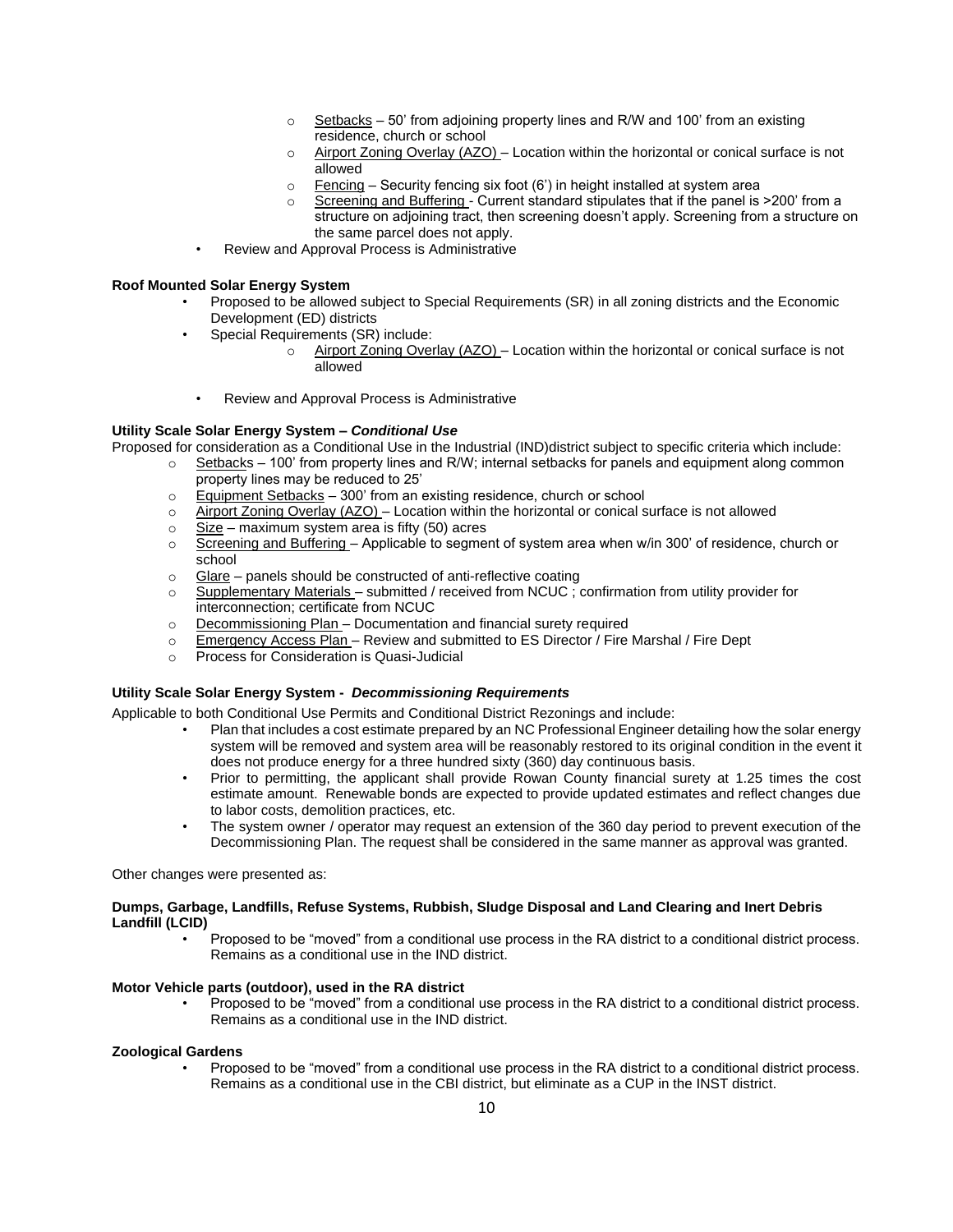#### **Proposed Screening Standards**

Screening shall be required along the side and rear property boundaries of the zoning lot. (2) *Type B.*

- a. Buffer: Eighty (80) feet.
- b. Screening shall consist of:

1. A row of trees, *composed of a mixture of deciduous and evergreen species;* forty (40) percent of which *shall be* large maturing trees*. All species used shall be between four (4) and six (6) feet tall* at the time of planting; *and in combination with 2 and 3 of this subsection, creates a visual separation. The design shall be submitted for review and installed by a certified member of the NC Landscape Contractors Licensing Board.*

2. An opaque fence located within the required buffer; such fence shall be a minimum height of six (6) feet; and

3. Lawn, low-growing evergreen shrubs or broadleaf evergreens, evergreen ground cover, or rock mulch covering the balance of the buffer.

The Board members discussed the topic at length and offered suggestions to be considered, as well. The Board continued the discussion and took action at the conclusion of the next agenda item.

### **10. ZTA 02-19 LAND USE PLANS RECOMMENDATIONS**

Planning Director Ed Muire presented the staff report. Based on the information contained in the agenda packet, the recommendations were intended as an amendment to the East, West and South I-85 Corridor Land Use Plans for siting utility scale solar energy systems. The general recommendations would apply countywide, the East, West and South I-85 Corridor would apply within their respective areas.

Using a power point, Mr. Muire highlighted the following information:

#### **Solar Energy System Land Use Plan Recommendations**

Due to the recent advent of solar energy systems as a significant presence in its landscape, Rowan County has taken steps to update its zoning ordinance with standards designed to encourage the use of solar for supplementing residential and commercial power generation along with minimum criteria to ensure utility scale systems are not a dominant land use featured in rural areas.

The County recognizes the site characteristics of a utility scale system will differ based on a variety of factors and has established the following policies for guidance when selecting a location and for consideration by the Planning Board or Board of Commissioners when evaluating an application.

No single "not preferred" policy herein should be viewed as the de facto criteria for denying an application, rather the policy standard may be mitigated thru conditional district negotiations, e.g. increased setbacks, buffering or screening, etc. However, multiple "not preferred" or "discouraged" policies strongly suggest the "orderly planned use of land resources" principle found in Section 21-2 of the Rowan County Zoning Ordinance has not been satisfied.

#### **General Recommendations**

- Areas currently served by water or sewer infrastructure are not preferred locations
- Existing Industrial (IND) and Economic Development (ED) zoning districts, or sites / properties listed with the Rowan County Economic Development Commission, are not preferred locations
- Encouraged in areas with low to moderate residential population densities in combination with buffers and screening
- Locations or areas of a site with topography such that screening / visual separation cannot be achieved from adjoining properties or roadways within a three (3) year time frame should be avoided
- Sites that will occupy prime soils or displace active farming operations are not preferred, but if approved should incorporate native plants or grasses as groundcover and include pollinator friendly vegetation
- Panel locations within the Special Flood Hazard Areas (SFHA) or placement of fill within these areas of a site is discouraged
- Sites having identified poor soils or building / septic constraints are generally encouraged for selection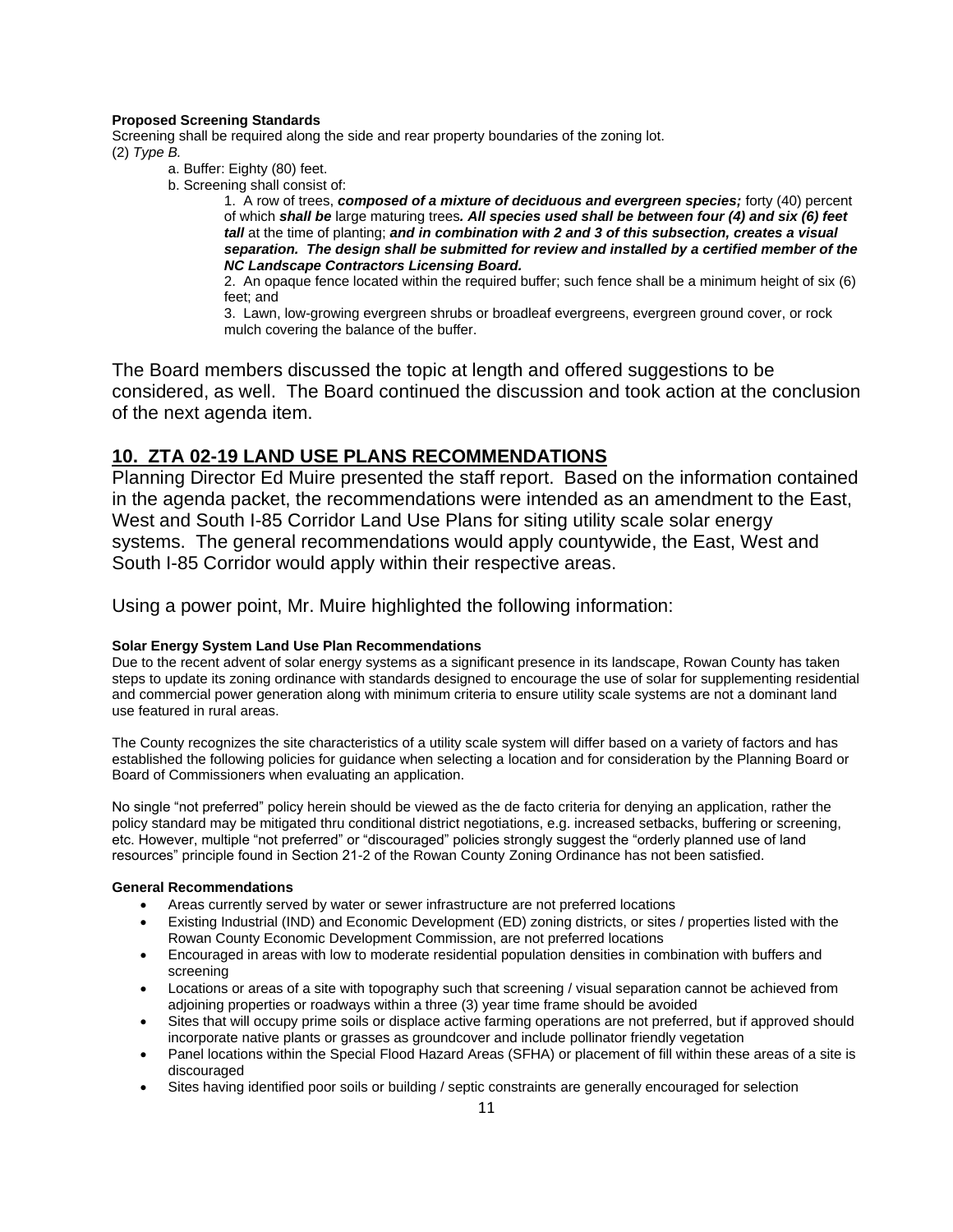- Sites within the viewshed of a public park, National Register listed historic property or Rowan County landmark are not preferred
- Utility scale solar energy systems locating within one (1) mile of another utility scale solar energy system is discouraged
- A maximum system acreage of 50 acres is preferred, but may be increased based on the site's ability to meet all other recommendations contained herein

#### **Areas West of I-85**

- Due to residential densities and proximity to municipalities, Area 2 is not a preferred location
- Based on existing infrastructure, e.g. transportation, water, and rail access, location within the US 29 and Hwy 70 corridor overlay are discouraged
- Locations that minimize visual impacts to the NC Scenic Byway Corridor are preferred

#### **Areas East of I-85**

- Site locations along the US 29 and I-85 highway corridors are discouraged
- Site locations along the East NC 152 and US 52 highway corridors are not preferred
- Sites in proximity to High Rock Lake located in Area 2 are not preferred I-85 South Corridor

#### **I-85 South Corridor**

Sites within the identified and targeted growth nodes depicted in Figure 23 are discouraged

#### The Planning Board provided the following **Statement of Consistency**:

ZTA 02-19 is appropriate and necessary to meet the development needs of Rowan County for the following reasons not previously envisioned by the East and West Land Use Plans. Furthermore, the adoption of ZTA 02-19 is an amendment to the East and West Land Use Plans and is reasonable and in the public interest based on the following:

- This allows the conditional district rezoning with the addition of supplementary materials;
- Allows for solar energy growth while better categorizing system sizes and uses and encourages solar energy growth in the most appropriate land use areas;
- It provides reasonable standards for screening, setbacks and buffering to minimize negative impacts on adjacent properties and requires financial responsibility for operations and decommissioning of the installed utility scale system; and,
- Requires conditional district zoning within the CBI and RA zones and provides a list of recommendations of preferred and discouraged locations and sizes that will be used to review the utility scale systems located within the CBI and RA districts.

Mr. Muire said the Board had been provided with a lot of information and the Commissioners could schedule a public hearing for March 15, 2021, or, defer the information back to the Planning Board. Mr. Muire noted the Board could also hold the public hearing on March 15, 2021 and delay its decision; however, he cautioned that any substantial changes should be sent back to the Planning Board.

County Attorney Jay Dees suggested the Board schedule the public hearing for ZTA 02-19 for March 15, 2021 and defer a vote to April 5, 2021.

After further discussion, Commissioner Pierce moved to schedule the public hearing for March 15, 2021. The motion was seconded by Commissioner Klusman.

Chairman Edds expressed appreciation on behalf of the Board to Mr. Muire, Assistant Planning Director Shane Stewart, Planner Aaron Poplin and the Planning Board for their hard work on such a long project.

Upon being put to a vote, the motion on the floor carried unanimously.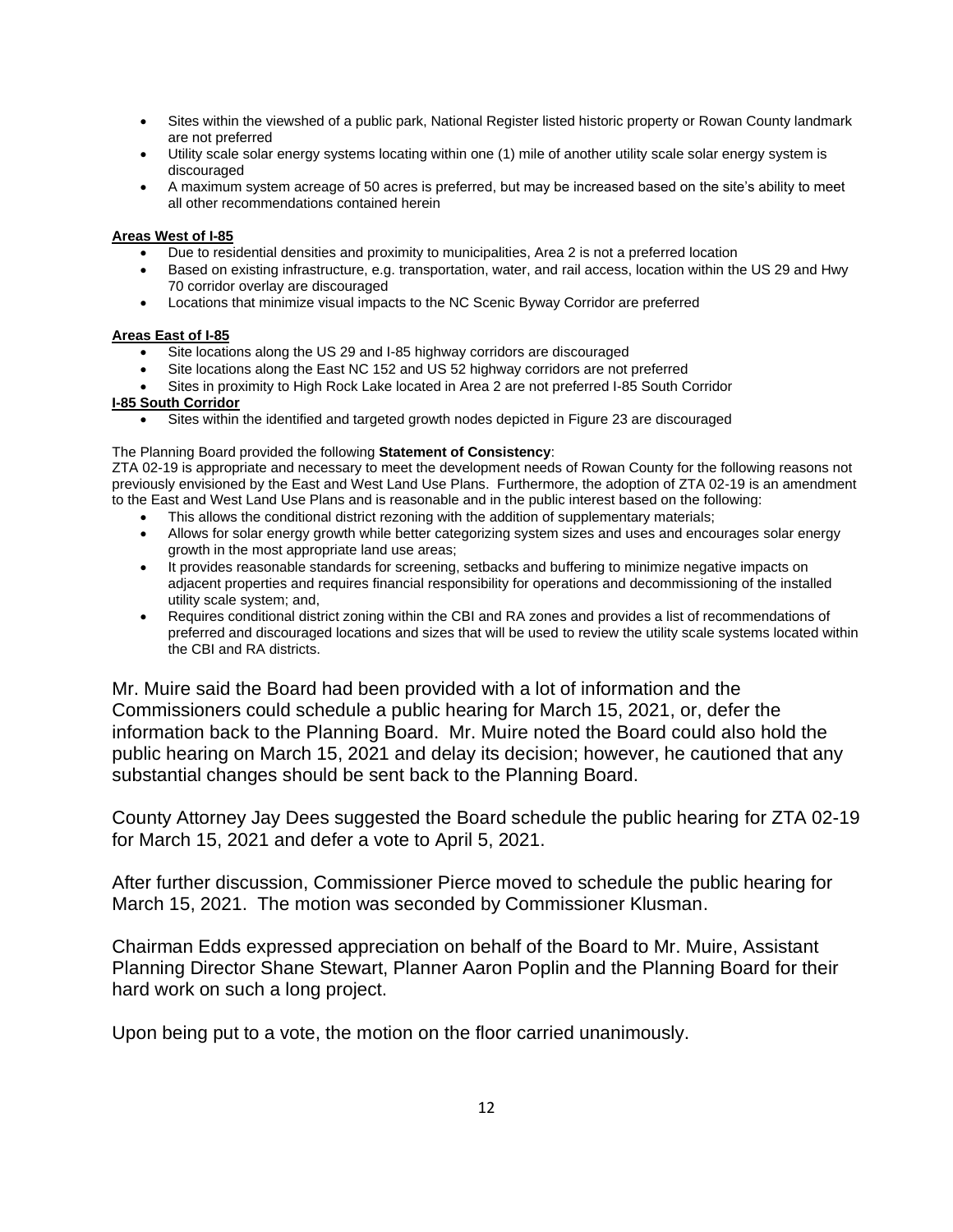## **11. UPDATE REGARDING PROPOSED TEXT AMENDMENTS TO ROWAN COUNTY ORDINANCE CHAPTER 5 SECTION 5-46**

(Note: During regular session on January 19, 2021 the Board of Commissioners held a public hearing to consider proposed amendments to the Animal Control ordinances. The Commissioners tabled a decision to the current meeting. The proposed text was the result of an issue with a neighbor who fed large animal carcasses to his dogs within a neighborhood; the current ordinance did not address this type of activity).

County Attorney Jay Dees updated the Board regarding public nuisance abatement for the property located at 175 Beck Road. Mr. Dees reported that three (3) departments had conducted site inspections. Environmental Management Code Enforcement issued a citation for trash with a fourteen (14) day time period to clean up. Mr. Dees said Animal Control had found the site did meet the minimum standards for the owner's animals.

According to Mr. Dees, he, along with Bob Pendergrass (Animal Services Director, Adrian Pruett (Environmental Health Supervisor), and County Manager Aaron Church performed a site visit. Mr. Dees continued by saying he and Mr. Pruett had reviewed health code regulations that might apply to the situation. Mr. Dees said he had determined the practice of regularly feeding animal parts in a densely populated residential area was a public health nuisance.

As of today, a notice of violation had been issued in accordance with the applicable health codes. Mr. Dees discussed the hearing process, etc. that would ensue. Mr. Dees described the number of vultures on the site as startling and he added that a vulture effigy had been ordered to help with the problem. Mr. Dees said the notice of violation included the fact the County expected the resident to abate the issue and to cease and desist feeding his dogs animal parts.

Commissioner Pierce expressed frustration with the expense of staff time involved in the process. Commissioner Pierce said the County could stop the process now if the Board would adopt the proposed ordinance language. Commissioner Pierce said the County could take the dogs from the owner if the owner did not abide by the ordinance.

Chairman Edds asked if the County would still have to go through the hearing process, etc. if the County had a statute in place. Mr. Dees responded depending on the statute, that typically with any enforcement mechanism there is a timeline for issuance of the notice of violation, the administrative hearing, and actual formal enforcement.

Chairman Edds asked if there was a need for any action in the current meeting. Mr. Dees said the best steps were to keep everyone abreast of the steps the County had been taken.

Chairman Edds mentioned the March 15, 2021 Board of Commissioners meeting and said there should be some timelines met. Chairman Edds asked the County Manager and Mr.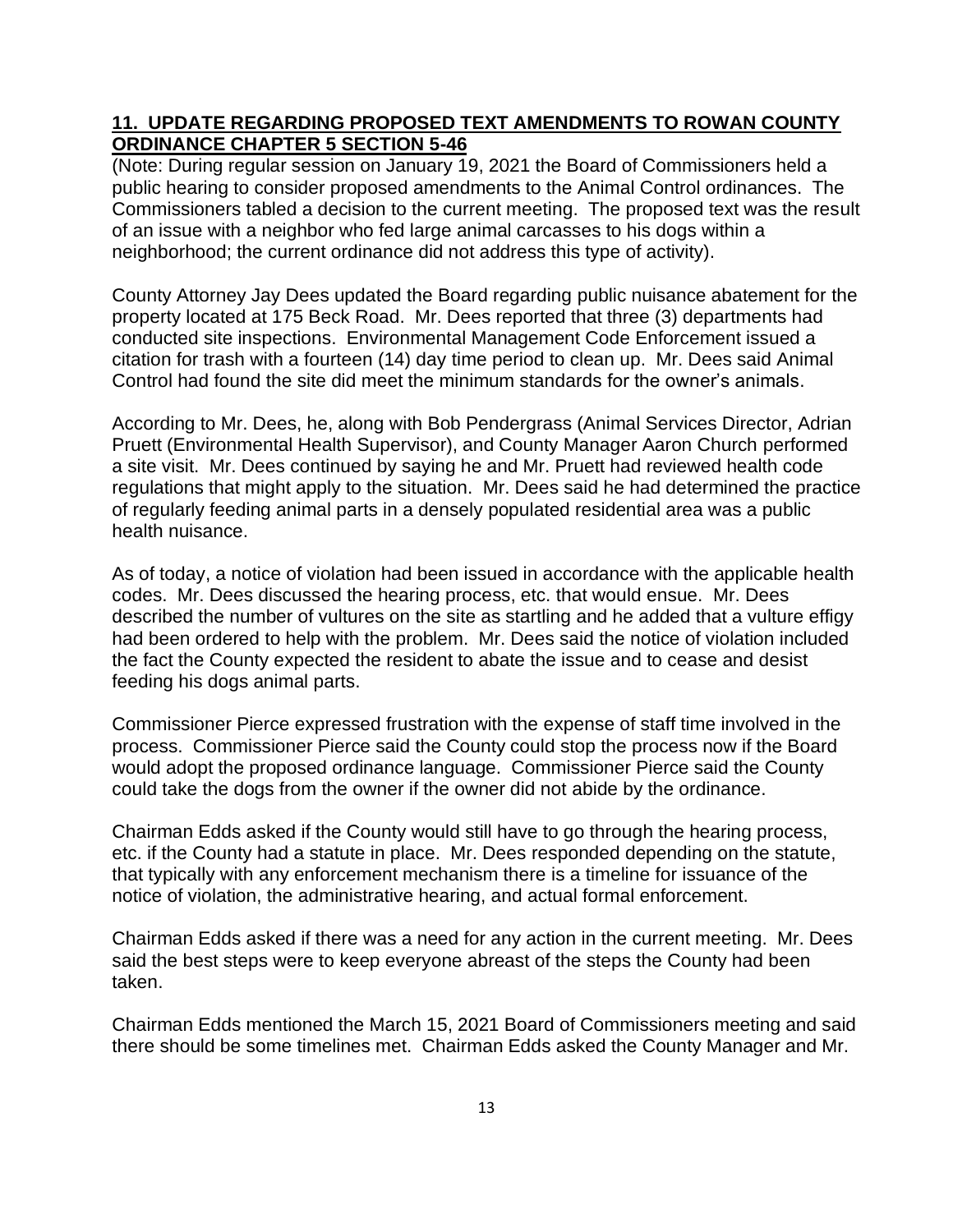Dees to create communication to the neighbors since the Board had assured those neighbors the County would be taking steps to rectify the situation.

# **12. ENVIRONMENTAL HEALTH BI-WEEKLY UPDATE**

Chairman Edds welcomed Alyssa Harris, recently appointed Interim Health Director and expressed appreciation for her work during this time of the Pandemic.

Adrian Pruett, Environmental Health Supervisor, provided a bi-weekly update regarding the inspections for the department between February 8, 2021 through February 19, 2021. Mr. Pruett said the tremendous amount of rain had thrown the department behind approximately 4 weeks.

Following the report, the Board agreed that going forward Mr. Pruett would only need to provide a written report to the Commissioners in a simplified one-page method that included (but not limited to) the number of permits, inspections and the backlog information.

Chairman Edds said at some point he would like to meet with Ms. Harris and Mr. Pruett to talk about their goals for the County.

# **13. LITTER REPORT**

Chairman Edds read the litter report in the agenda packet and stated Rowan County staff removed more than 8,990 lbs. of roadside debris and litter during the two-week period beginning Monday, February 8th through Friday, February 19, 2021.

# **14. CONSIDER APPROVAL OF BUDGET AMENDMENTS**

Finance Director James Howden presented the following budget amendments for the Board's consideration:

- Social Services The County received funding for foster care caseworker visits to promote safe and stable families. Social Services also reverted Crisis Intervention Payments funds to use among other counties. The budget amendment was to increase and decrease the budgeted amounts in the expenditure and revenue lines associated with the funding. There was no county money required. \$35,224
- Sheriff Recognize expected excess revenue in account for pistol permits and budget to expense account for part-time. \$27,000
- Sheriff – Recognize expected excess revenue based on the first seven (7) months of the fiscal year and budget to the expense accounts to cover costs associated with the permit process. \$75,000
- Health Department Move funds in the Healthy Rowan Grant to cover purchase of laptops, training and to cover salaries for two (2) contracted employees for the remainder of the fiscal year. \$33,763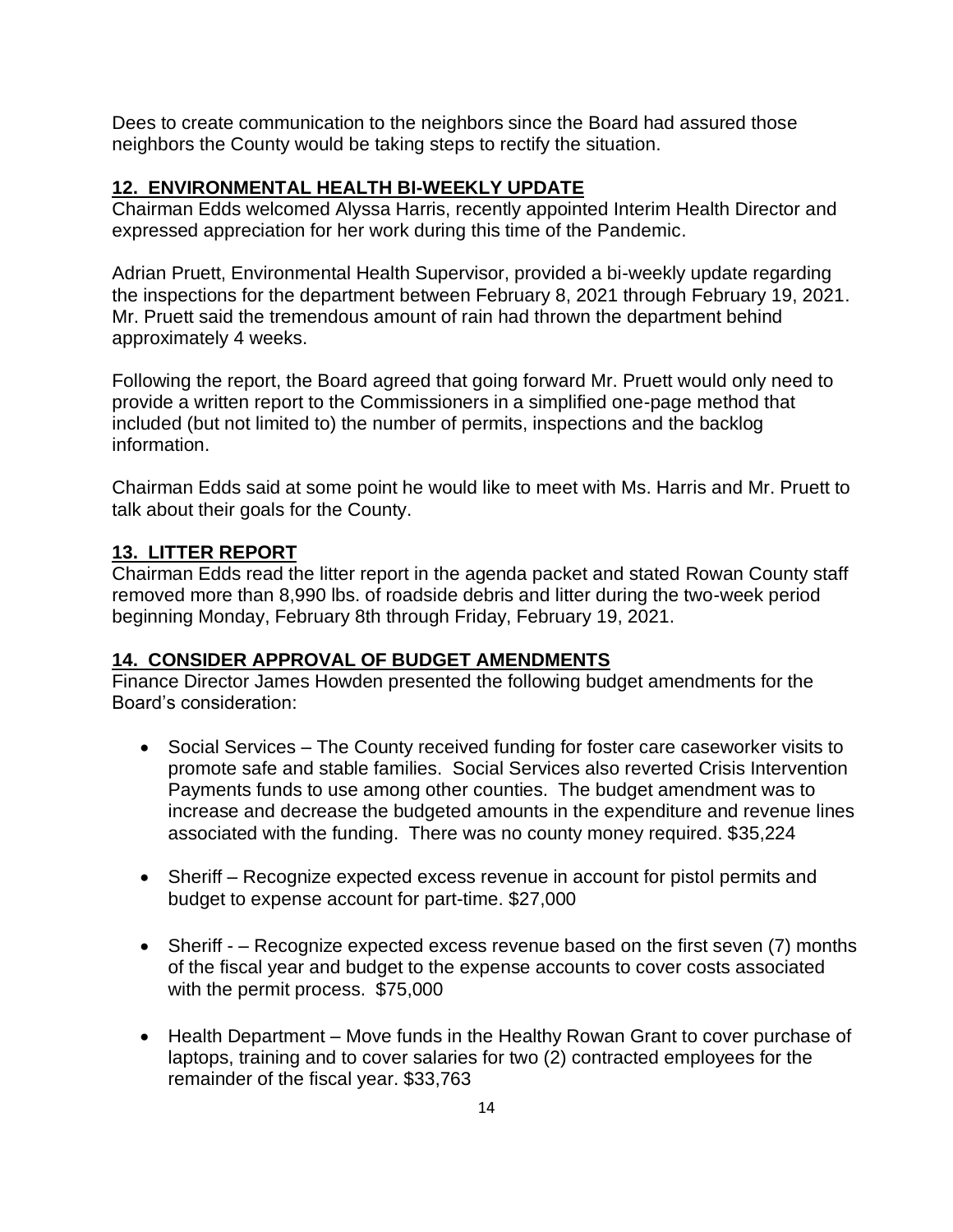• Animal Services – To reflect the need for additional funds in the Shelter R&M Building account. These funds are needed to replace old, rusted fencing in our dog kennels per state inspector.

Commissioner Pierce moved approval of the budget amendments as presented. The motion was seconded by Commissioner Klusman and passed unanimously.

# **15. CONSIDER APPROVAL OF BOARD APPOINTMENTS**

### **ADULT CARE HOME ADVISORY COMMITTEE**

Sue Weddington applied for reappointment. If approved, the term would expire December 31, 2023.

Commissioner Pierce moved, Commissioner Klusman seconded and the vote to reappoint Sue Weddington passed unanimously.

### **HOME AND COMMUNITY CARE BLOCK GRANT ADVISORY COMMITTEE**

Funded providers serve on this Committee during the year in which they are funded. Micah Ennis was recently appointed as the Director for the Board of Social Services. The Commissioners are asked to officially appoint Ms. Ennis for the remainder of this year's funding cycle, which ends June 30, 2021.

Commissioner Klusman moved, Commissioner Pierce seconded and the vote to appoint Ms. Ennis passed unanimously.

### **JUVENILE CRIME PREVENTION COUNCIL**

Jeremy Jacobs applied to fill a vacant General Public seat. If approved the term would expire on June 30, 2022.

Commissioner Pierce moved, Commissioner Klusman seconded and the vote to appoint Mr. Jacobs passed unanimously.

### **SCOTCH-IRISH VOLUNTEER FIRE DEPARTMENT FIRE COMMISSIONERS**

Jason Boger and Mark Menius applied for reappointment. If approved their terms would expire March 31, 2023.

Steve Simpson applied to fill a vacant seat and if approved, his term would expire March 31, 2023.

Commissioner Pierce moved the reappointment of Mr. Boger and Mr. Menius and the appointment of Mr. Simpson. The motion was seconded by Commissioner Klusman and carried unanimously.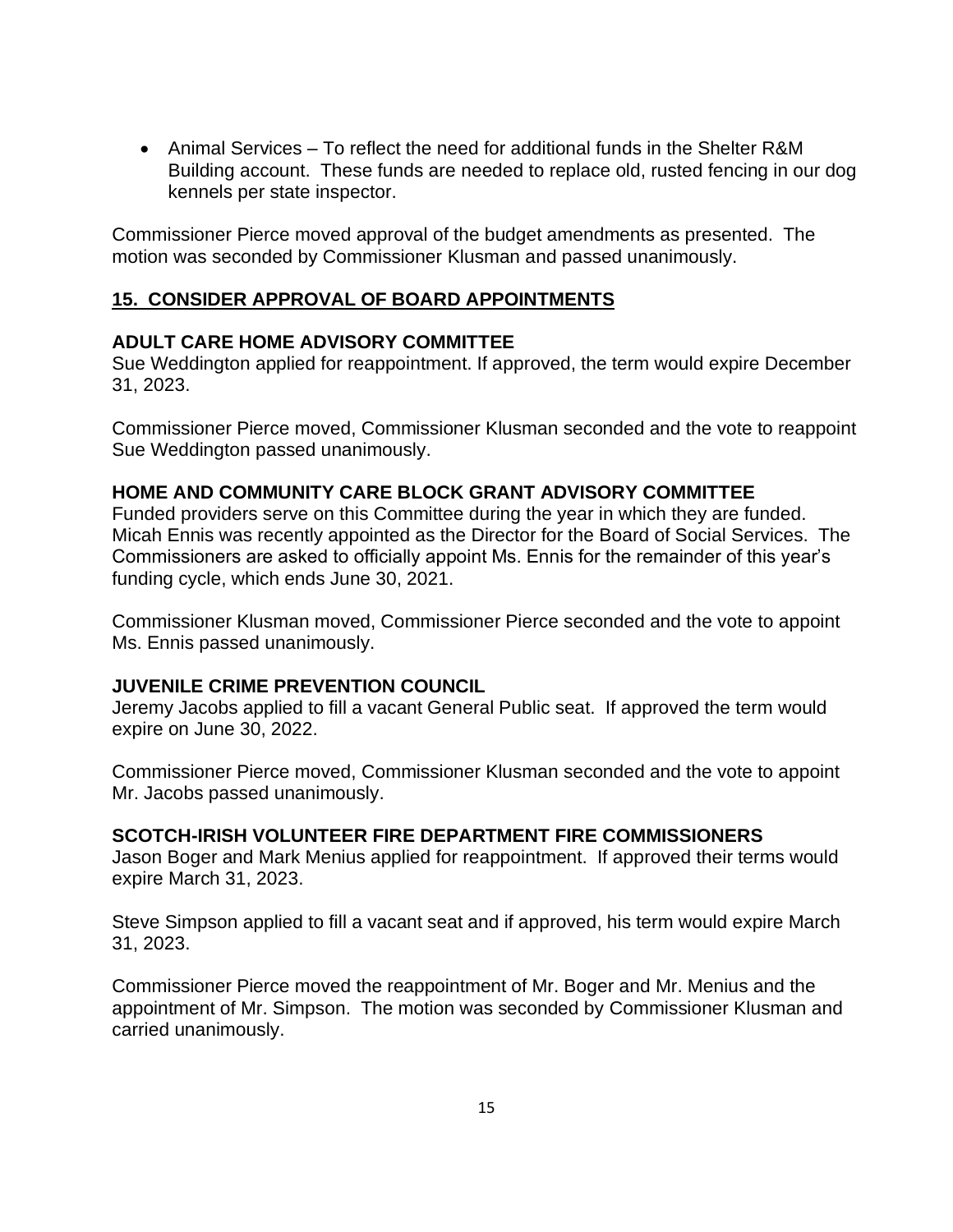## **THERAPEUTIC RECREATION BOARD**

There are currently two (2) vacancies on this Board and two (2) applications have been received.

The first application is from Sheila Sapp and if approved, her term would expire July 31, 2023.

Commissioner Klusman moved the appointment of Ms. Sapp followed by a second from Commissioner Pierce. The motion carried unanimously.

Amanda Grieshaber applied for the other vacancy; however, Amanda resides in Iredell County. The Commissioners have a Resolution that requires appointees to reside in Rowan County.

Edward Hailey, Therapeutic Recreation Supervisor, noted that Amanda is a Recreational Therapist and the Therapeutic Recreation Director for Catawba College's degree program. Due to the difficulty of finding volunteers, Edward requests the Board waive the residency requirement and consider appointing Amanda for a term that would expire May 31, 2023.

Commissioner Klusman moved to waive the residency requirement and to appoint Ms. Grieshaber. The motion was seconded by Commissioner Pierce and passed unanimously.

## **TOWN OF FAITH PLANNING BOARD - ETJ**

Mary Morales applied for reappointment and if approved, the term would expire February 28, 2023.

Commissioner Klusman moved, Commissioner Caskey seconded and the vote to reappoint Ms. Morales carried unanimously.

### **16. CLOSED SESSION**

Commissioner Pierce moved at 6:09 p.m. for the Board to enter into Closed Session in accordance with North Carolina General Statute 143-318.11(a)(1) to consider approval of the minutes of the Closed Sessions held on June 15, 2020, July 13, 2020, July 21, 2020, August 3, 2020 and January 19, 2021; and North Carolina General Statute 143-318.11(a)(3) for attorney-client privileged communication to discuss insurance coverage, risk liability and cost-sharing with the State for Health Sanitarian Claims. The motion was seconded by Commissioner Klusman and passed unanimously.

The Board returned to Open Session at 6:25 p.m. on a motion by Commissioner Pierce followed by a second from Commissioner Klusman. The motion passed unanimously. No action was taken.